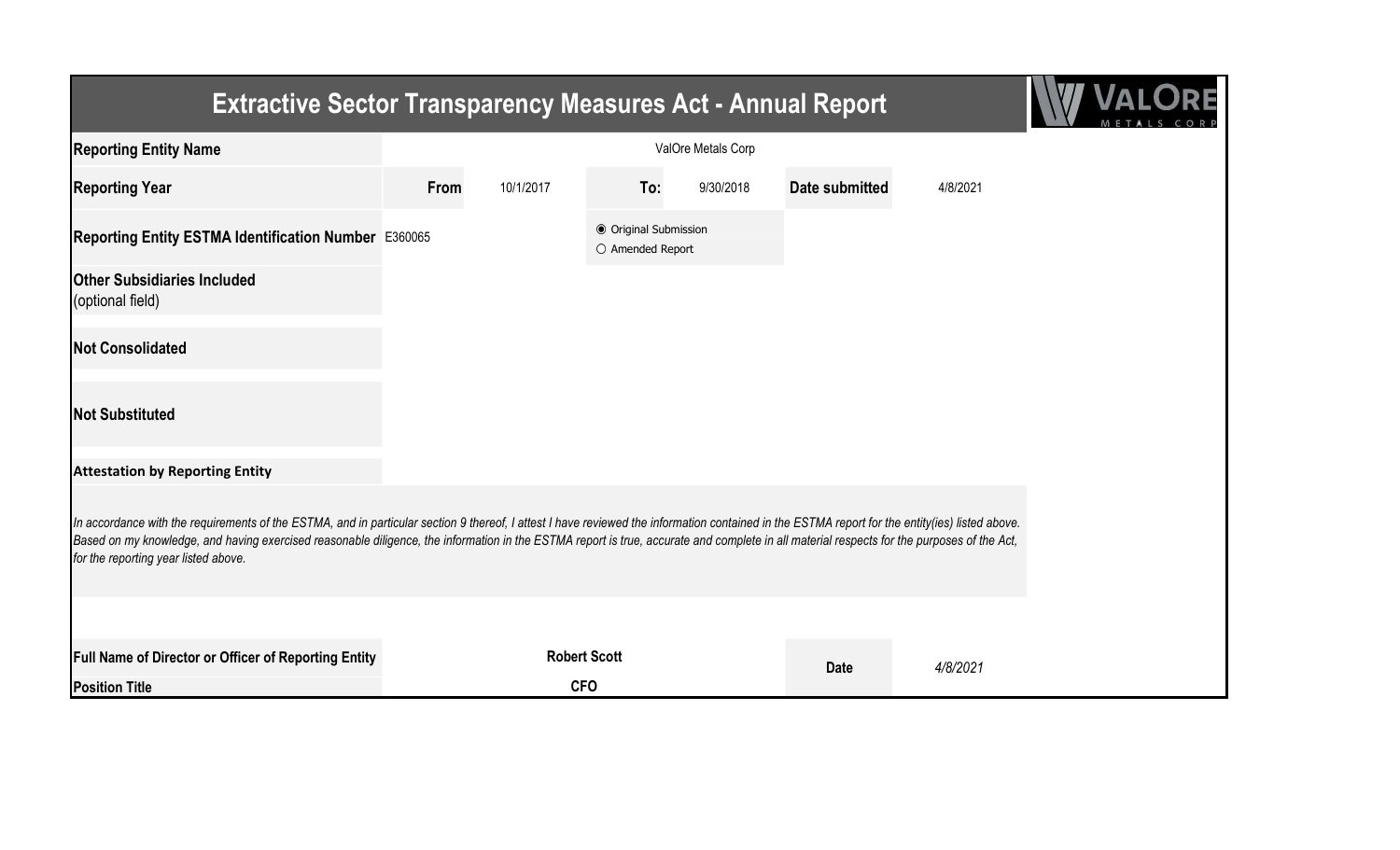|                                                                                                                                                                                  | Extractive Sector Transparency Measures Act - Annual Report |                                                   |                                      |           |              |                                |                |                  |                                               |                                      |                                                                                                                                                                                                                                                                                          |  |
|----------------------------------------------------------------------------------------------------------------------------------------------------------------------------------|-------------------------------------------------------------|---------------------------------------------------|--------------------------------------|-----------|--------------|--------------------------------|----------------|------------------|-----------------------------------------------|--------------------------------------|------------------------------------------------------------------------------------------------------------------------------------------------------------------------------------------------------------------------------------------------------------------------------------------|--|
| <b>Reporting Year</b><br><b>Reporting Entity Name</b><br><b>Reporting Entity ESTMA</b><br><b>Identification Number</b><br><b>Subsidiary Reporting Entities (if</b><br>necessary) | From:                                                       | 10/1/2017                                         | To:<br>ValOre Metals Corp<br>E360065 | 9/30/2018 |              | <b>Currency of the Report</b>  | CAD            |                  |                                               |                                      |                                                                                                                                                                                                                                                                                          |  |
|                                                                                                                                                                                  | <b>Payments by Payee</b>                                    |                                                   |                                      |           |              |                                |                |                  |                                               |                                      |                                                                                                                                                                                                                                                                                          |  |
| Country                                                                                                                                                                          | Payee Name <sup>1</sup>                                     | Departments, Agency, etc<br>Payments <sup>2</sup> | <b>Taxes</b>                         | Royalties | Fees         | <b>Production Entitlements</b> | <b>Bonuses</b> | <b>Dividends</b> | Infrastructure<br><b>Improvement Payments</b> | <b>Total Amount paid to</b><br>Payee | Notes <sup>34</sup>                                                                                                                                                                                                                                                                      |  |
| Canada                                                                                                                                                                           | Nunavut Tunngavik<br>Incorporated                           |                                                   |                                      | 50,000    | \$174,822.00 |                                |                |                  |                                               |                                      | \$145,278 relates to annual fees for<br>NTI MEA BI-35-16-001 FOXE & NTI<br>MEA BI-35-0001 re:Baffin Gold<br>224,822 project; \$29,544 relates to Annual<br>Fee's NTI MEA RI-30-001 SANAJI re:<br>Angilak project; and \$50K relates to<br>advance royalty payment re: Angilak<br>project |  |
|                                                                                                                                                                                  |                                                             |                                                   |                                      |           |              |                                |                |                  |                                               |                                      |                                                                                                                                                                                                                                                                                          |  |
|                                                                                                                                                                                  |                                                             |                                                   |                                      |           |              |                                |                |                  |                                               |                                      |                                                                                                                                                                                                                                                                                          |  |
|                                                                                                                                                                                  |                                                             |                                                   |                                      |           |              |                                |                |                  |                                               |                                      |                                                                                                                                                                                                                                                                                          |  |
|                                                                                                                                                                                  |                                                             |                                                   |                                      |           |              |                                |                |                  |                                               |                                      |                                                                                                                                                                                                                                                                                          |  |
|                                                                                                                                                                                  |                                                             |                                                   |                                      |           |              |                                |                |                  |                                               |                                      |                                                                                                                                                                                                                                                                                          |  |
|                                                                                                                                                                                  |                                                             |                                                   |                                      |           |              |                                |                |                  |                                               |                                      |                                                                                                                                                                                                                                                                                          |  |
|                                                                                                                                                                                  |                                                             |                                                   |                                      |           |              |                                |                |                  |                                               |                                      |                                                                                                                                                                                                                                                                                          |  |
|                                                                                                                                                                                  |                                                             |                                                   |                                      |           |              |                                |                |                  |                                               |                                      |                                                                                                                                                                                                                                                                                          |  |
|                                                                                                                                                                                  |                                                             |                                                   |                                      |           |              |                                |                |                  |                                               |                                      |                                                                                                                                                                                                                                                                                          |  |
|                                                                                                                                                                                  |                                                             |                                                   |                                      |           |              |                                |                |                  |                                               |                                      |                                                                                                                                                                                                                                                                                          |  |
|                                                                                                                                                                                  |                                                             |                                                   |                                      |           |              |                                |                |                  |                                               |                                      |                                                                                                                                                                                                                                                                                          |  |
|                                                                                                                                                                                  |                                                             |                                                   |                                      |           |              |                                |                |                  |                                               |                                      |                                                                                                                                                                                                                                                                                          |  |
|                                                                                                                                                                                  |                                                             |                                                   |                                      |           |              |                                |                |                  |                                               |                                      |                                                                                                                                                                                                                                                                                          |  |
|                                                                                                                                                                                  |                                                             |                                                   |                                      |           |              |                                |                |                  |                                               |                                      |                                                                                                                                                                                                                                                                                          |  |
|                                                                                                                                                                                  |                                                             |                                                   |                                      |           |              |                                |                |                  |                                               |                                      |                                                                                                                                                                                                                                                                                          |  |
|                                                                                                                                                                                  |                                                             |                                                   |                                      |           |              |                                |                |                  |                                               |                                      |                                                                                                                                                                                                                                                                                          |  |
|                                                                                                                                                                                  |                                                             |                                                   |                                      |           |              |                                |                |                  |                                               |                                      |                                                                                                                                                                                                                                                                                          |  |
|                                                                                                                                                                                  |                                                             |                                                   |                                      |           |              |                                |                |                  |                                               |                                      |                                                                                                                                                                                                                                                                                          |  |
|                                                                                                                                                                                  |                                                             |                                                   |                                      |           |              |                                |                |                  |                                               |                                      |                                                                                                                                                                                                                                                                                          |  |
|                                                                                                                                                                                  |                                                             |                                                   |                                      |           |              |                                |                |                  |                                               |                                      |                                                                                                                                                                                                                                                                                          |  |
| <b>Additional Notes:</b>                                                                                                                                                         |                                                             |                                                   |                                      |           |              |                                |                |                  |                                               |                                      |                                                                                                                                                                                                                                                                                          |  |